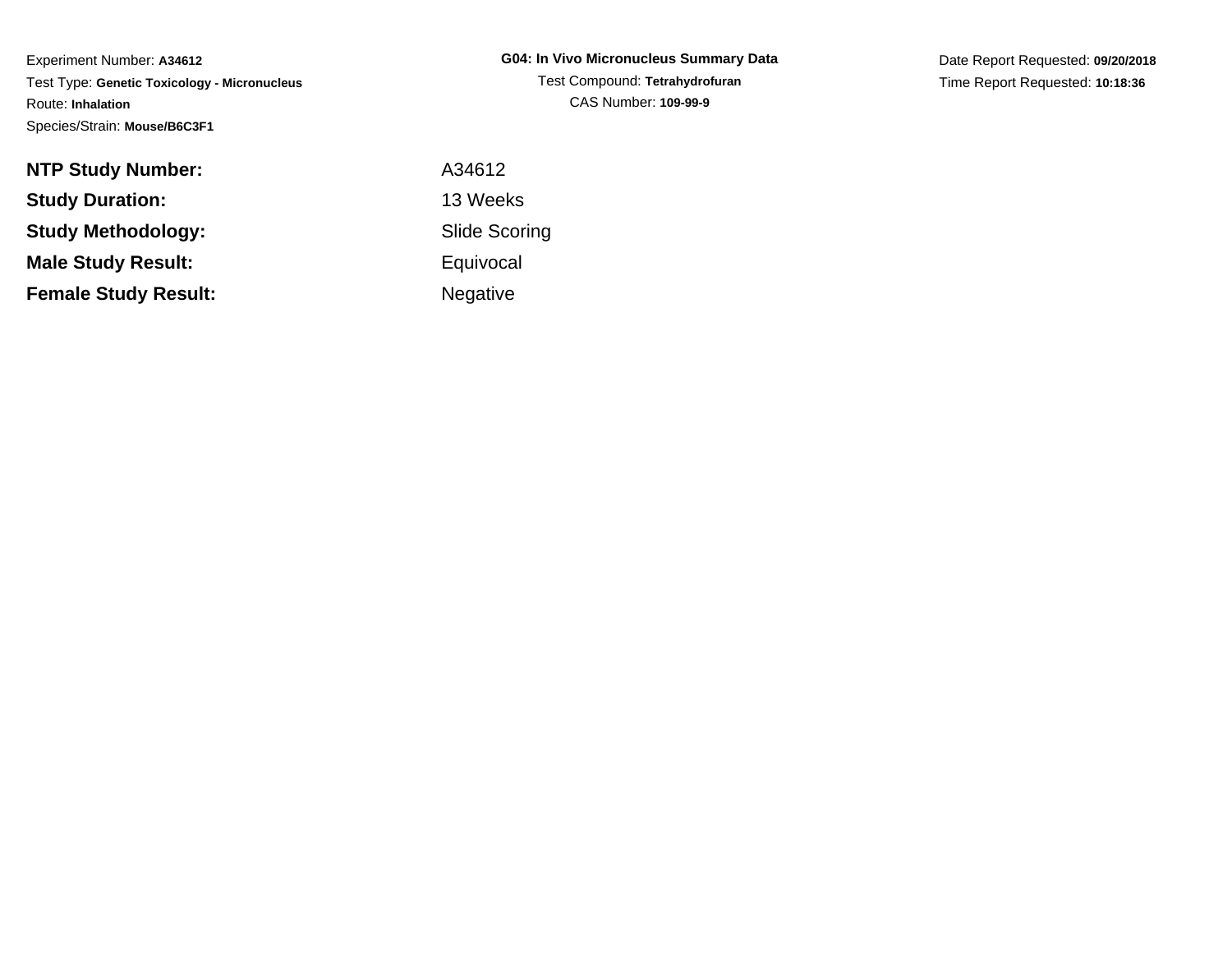| Tissue: Blood; Sex: Male; Number of Treatments: 65; Time interval between final treatment and cell sampling: 24 h |                    |                 |           |  |  |  |
|-------------------------------------------------------------------------------------------------------------------|--------------------|-----------------|-----------|--|--|--|
|                                                                                                                   | <b>MN NCE/1000</b> |                 |           |  |  |  |
| Dose (ppm)                                                                                                        | N                  | Mean ± SEM      | p-Value   |  |  |  |
| Vehicle Control <sup>1</sup>                                                                                      | 10                 | $1.20 \pm 0.09$ |           |  |  |  |
| 600.0                                                                                                             | 10                 | $1.26 \pm 0.10$ | 0.3225    |  |  |  |
| 1800.0                                                                                                            | 10                 | $1.60 \pm 0.09$ | $0.0040*$ |  |  |  |
| 5000.0                                                                                                            |                    | $1.41 \pm 0.14$ | 0.0850    |  |  |  |
| Trend p-Value                                                                                                     |                    | 0.0740          |           |  |  |  |
| Trial Summary: Equivocal                                                                                          |                    |                 |           |  |  |  |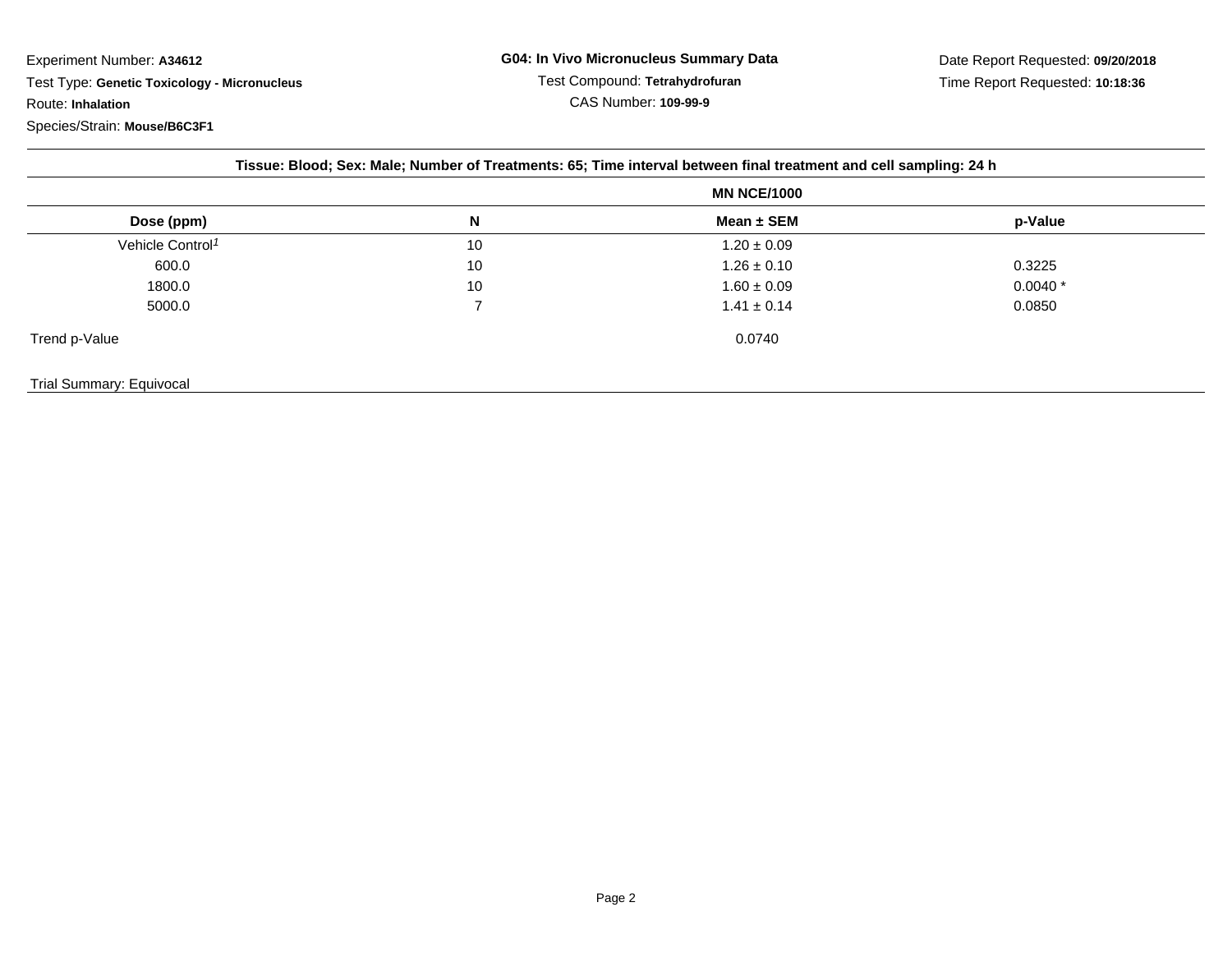| Tissue: Blood; Sex: Female; Number of Treatments: 65; Time interval between final treatment and cell sampling: 24 h |                    |                 |         |  |  |  |
|---------------------------------------------------------------------------------------------------------------------|--------------------|-----------------|---------|--|--|--|
|                                                                                                                     | <b>MN NCE/1000</b> |                 |         |  |  |  |
| Dose (ppm)                                                                                                          | N                  | Mean ± SEM      | p-Value |  |  |  |
| Vehicle Control <sup>1</sup>                                                                                        | 10                 | $1.42 \pm 0.18$ |         |  |  |  |
| 600.0                                                                                                               | 10                 | $1.15 \pm 0.07$ | 0.9722  |  |  |  |
| 1800.0                                                                                                              | 10                 | $1.16 \pm 0.07$ | 0.9658  |  |  |  |
| 5000.0                                                                                                              | 10                 | $1.17 \pm 0.08$ | 0.9555  |  |  |  |
| Trend p-Value                                                                                                       |                    | 0.8460          |         |  |  |  |
|                                                                                                                     |                    |                 |         |  |  |  |

## Trial Summary: Negative